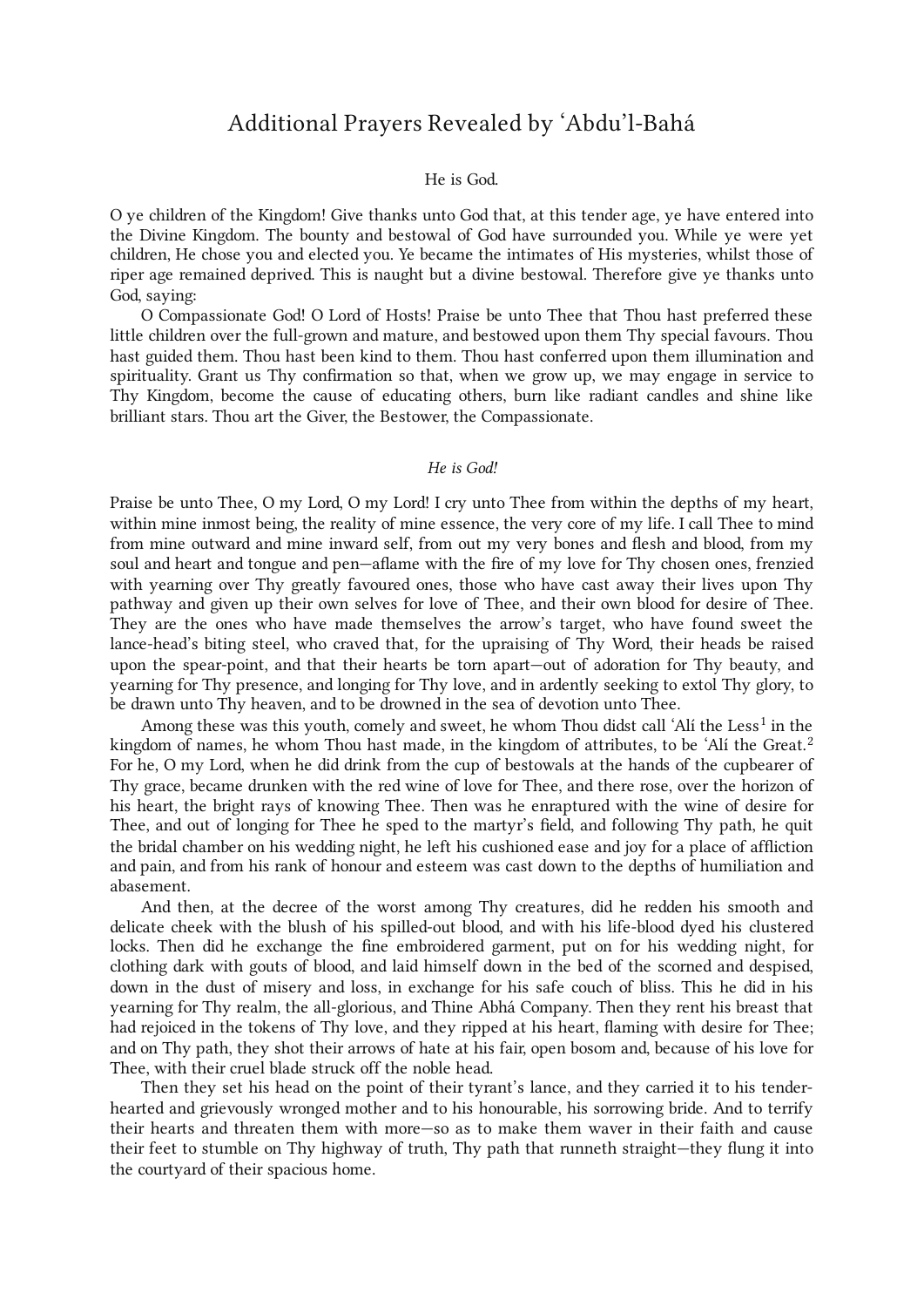Praise be unto Thee, O my Lord, that Thou didst keep their hearts firmly grounded in Thy love. They took that noble head and set it down outside the house, returning that precious substance to the merciless among Thy creatures, and told them: "God forbid! The head that we have offered up on the path of God, we will not take back. We will not ask for it again, the hidden gem, the treasured and well-guarded pearl that we have given up in love for God. O, may this comely head but vanish under the galloping horses' hooves! May the steeds of the obdurate trample it to dust!"

O my Lord! Make Thou this martyr a hero of Thy Kingdom, make him a mighty pillar in Thy supernal realms, a blazing star in Thy resplendent heaven.

—'Abdu'l‑Bahá

- <span id="page-1-0"></span>1 'Alí-Aṣghar.  $\leftrightarrow$
- <span id="page-1-1"></span>'Alí-Akbar [↩](#page-0-0) 2

O Lord, my Lord! I praise Thee and thank Thee for the favour Thou hast bestowed upon this feeble handmaiden of Thine, Thy maidservant who is supplicating and praying fervently to Thee, inasmuch as Thou hast guided her unto Thy Straight Path, led her to Thy luminous Kingdom, inclined her ears to Thy most sublime Call in the midmost heart of the world, and unveiled to her eyes Thy signs which testify to the revelation of Thy supreme dominion over all things.

O my Lord! I dedicate that which is in my womb to Thee. Grant that this child may be praised in Thy Kingdom, may be blessed by Thy grace and bounty, and may grow and develop within the stronghold of Thine education. Verily, Thou art the Most Generous, the Lord of grace abounding.

—'Abdu'l‑Bahá

O Lord! Thou didst bestow and Thou didst summon back unto Thyself. Everything Thou dost purpose is to be obeyed, and all that Thou ordainest is the very essence of wisdom. I am content with Thy decree, yearning for Thy trials, and assured of Thy trust.

<span id="page-1-3"></span>O God, my God! Cheer my heart through seemly patience and endurance under every grievous affliction. Bestow upon me fortitude, O Lord, and grant that I may be reckoned among Thy servants who have surrendered their will to Thy decree, who endure patiently every trial sent by Thee, who tread no path but that of resignation, and whom no grief, however great, can ever sadden. Thou art, in truth, the All-Bountiful, the Compassionate, the All-Merciful.<sup>[1](#page-1-2)</sup>

—'Abdu'l‑Bahá

<span id="page-1-2"></span>1 Revealed for the recipient on the occasion of the death of his newborn child.  $\leftrightarrow$ 

O my God! Verily, the tabernacle of justice hath been pitched in the east and the west of this Holy Land. We yield Thee praise and thanksgiving for the arrival of this just authority and triumphant government, which exerciseth its power for the comfort of its subjects and the well-being of all people. O God! Assist Thou the great emperor George V, the King of England, through Thine eternal grace and Thy divine confirmations. Maintain then its sheltering shade over this venerable land through Thine aid, protection, and preservation. Verily, Thou art the Almighty, the Most Exalted, the All-Glorious, the Most Bountiful.

—'Abdu'l‑Bahá

## O Lord!

Plant this tender seedling in the garden of Thy manifold bounties, water it from the fountains of Thy loving-kindness and grant that it may grow into a goodly plant through the outpourings of Thy favour and grace.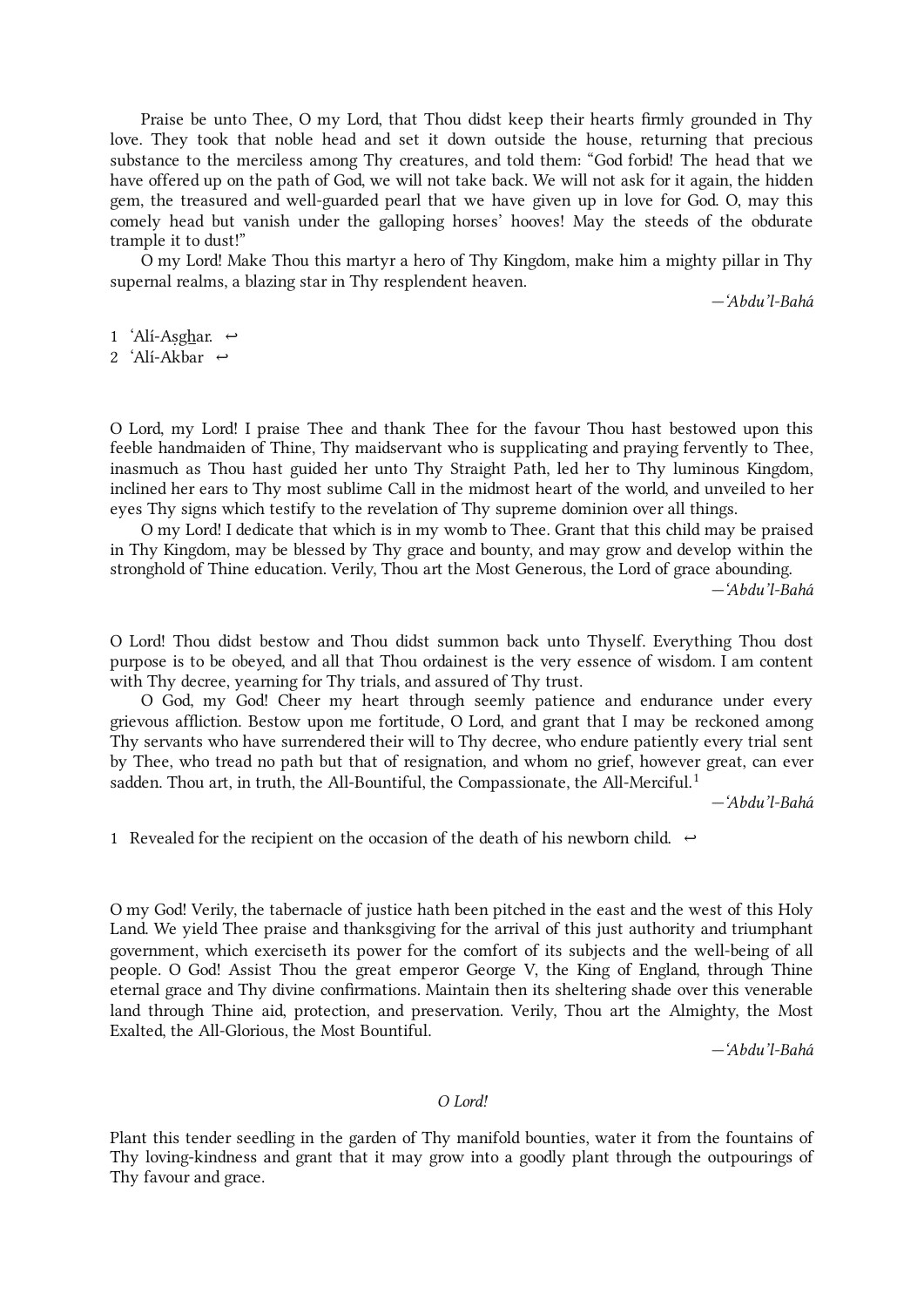Thou art the Mighty and the Powerful.

#### He is the Most Glorious!

O my merciful Lord! This is a hyacinth which hath grown in the garden of Thy good pleasure and a twig which hath appeared in the orchard of true knowledge. Cause it, O Lord of bounty, to be refreshed continually and at all times through Thy vitalizing breezes, and make it verdant, fresh and flourishing through the outpourings of the clouds of Thy favours, O Thou kind Lord!

Verily Thou art the All-Glorious.

—'Abdu'l‑Bahá

# He is God!

O Thou kind Lord! We are poor children, needy and insignificant, yet we are plants which have sprouted by Thy heavenly stream and saplings bursting into bloom in Thy divine springtime. Make us fresh and verdant by the outpourings of the clouds of Thy mercy; help us to grow and develop through the rays of the sun of Thy goodly gifts and cause us to be refreshed by the quickening breeze wafting from the meadows of Truth. Grant that we may become flourishing trees laden with fruit in the orchard of knowledge, brilliant stars shining above the horizon of eternal happiness and radiant lamps shedding light upon the assemblage of mankind.

O Lord! Should Thy tender care be vouchsafed unto us, each one of us would, even as an eagle, soar to the pinnacle of knowledge, but were we left to ourselves we would be consumed away and would fall into loss and frustration. Whatever we are, from Thee do we proceed and before Thy threshold do we seek refuge.

Thou art the Bestower, the Bountiful, the All-Loving.

—'Abdu'l‑Bahá

#### He is God!

O Thou pure God! Let these saplings which have sprouted by the stream of Thy guidance become fresh and verdant through the outpourings of the clouds of Thy tender mercy; cause them to be stirred by the gentle winds wafting from the meads of Thy oneness and suffer them to be revived through the rays of the Sun of Reality, that they may continually grow and flourish, and burst into blossoms and fruit.

O Lord God! Bestow upon each one understanding; give them power and strength and cause them to mirror forth Thy divine aid and confirmation, so that they may become highly distinguished among the people.

Thou art the Mighty and the Powerful.

—'Abdu'l‑Bahá

## O Lord!

Help this daughter of the Kingdom to be exalted in both worlds; cause her to turn away from this mortal world of dust and from those who have set their hearts thereon and enable her to have communion and close association with the world of immortality. Give her heavenly power and strengthen her through the breaths of the Holy Spirit that she may arise to serve Thee.

Thou art the Mighty One.

—'Abdu'l‑Bahá

O Thou kind Lord!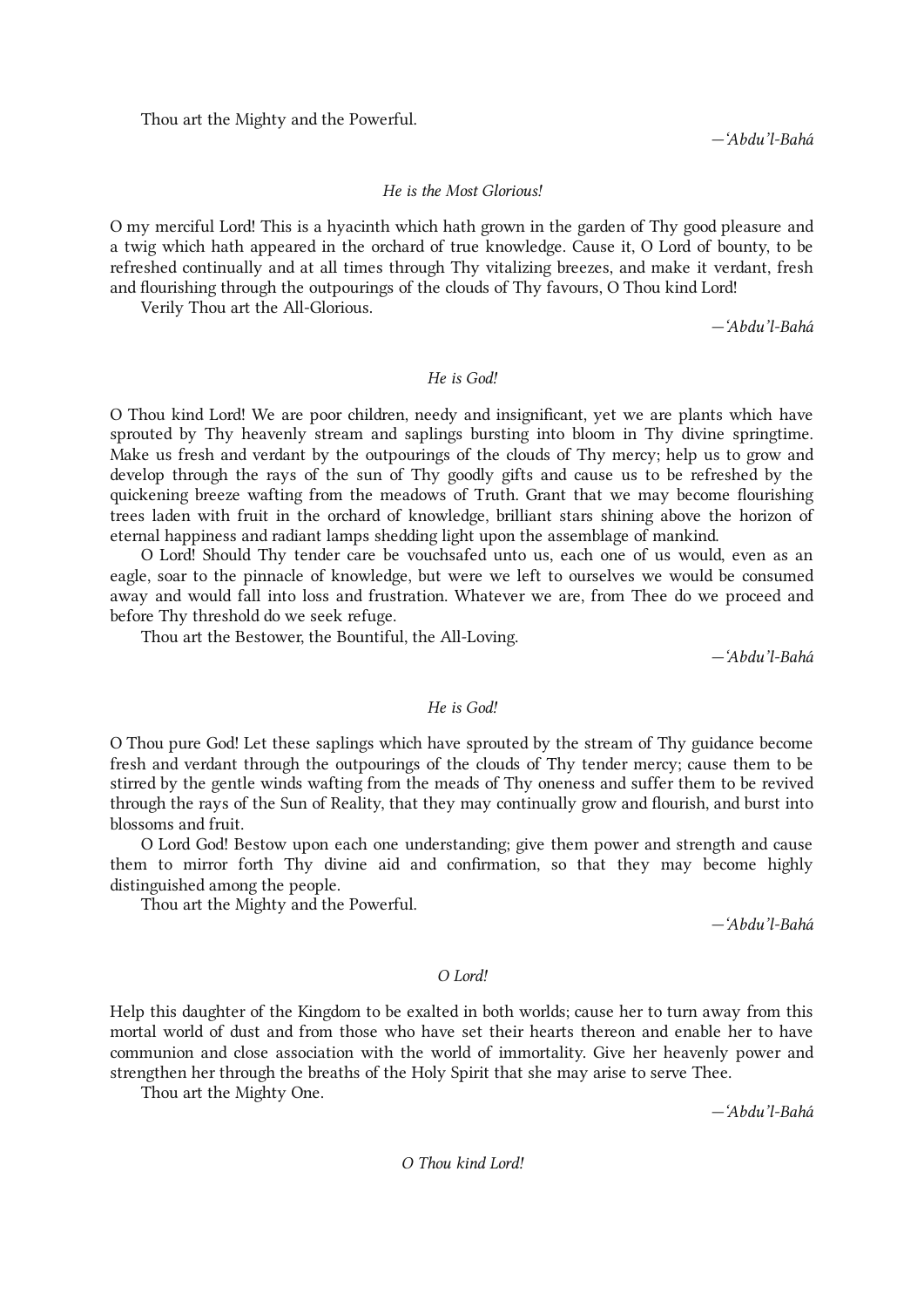Grant that these trees may become the adornment of the Abhá Paradise. Cause them to grow through Thy celestial bounty. Make them fresh and verdant and besprinkle them with heavenly dewdrops. Attire them with robes of radiant beauty and crown their heads with gorgeous blossoms. Adorn them with goodly fruit and waft over them Thy sweet savours.

Thou art the Bestower, the All-Loving, the Most Radiant, the Most Resplendent.

—'Abdu'l‑Bahá

# He is God!

O God, my God! We are children who have sucked the milk of divine knowledge from the breast of Thy love and have been admitted into Thy Kingdom while of tender age. We implore Thee in the daytime and in the night season saying: O Lord! Make firm our steps in Thy Faith, guard us within the stronghold of Thy protection, nourish us from Thy heavenly table, enable us to become signs of divine guidance and lamps aglow with upright conduct and aid us through the potency of the angels of Thy kingdom, O Thou Who art the Lord of glory and majesty!

Verily Thou art the Bestower, the Merciful, the Compassionate.

—'Abdu'l‑Bahá

# O Thou Lord of wondrous grace!

Bestow upon us new blessings. Give to us the freshness of the spring. We are saplings which have been planted by the fingers of Thy bounty and have been formed out of the water and clay of Thy tender affection. We thirst for the living waters of Thy favours and are dependent upon the outpourings of the clouds of Thy generosity. Abandon not to itself this grove wherein our hopes aspire, nor withhold therefrom the showers of Thy loving-kindness. Grant that from the clouds of Thy mercy may fall copious rain so that the trees of our lives may bring forth fruit and we may attain the most cherished desire of our hearts.

—'Abdu'l‑Bahá

O Thou pure God! I am a little child; grant that the breast of Thy loving-kindness be the breast that I cherish; suffer me to be nourished with the honey and the milk of Thy love; rear me in the bosom of Thy knowledge, and bestow upon me nobility and wisdom while I am still a child.

O Thou the Self-Sufficing God! Make me a confidant of the Kingdom of the Unseen. Verily, Thou art the Mighty, the Powerful.

 $-\hat{A}hdu$ 'l-Bahá

O Lord! Guard Thou the children that are born in Thy day, are nurtured at the breast of Thy love, and fostered in the bosom of Thy grace.

O Lord, they are verily young branches growing in the gardens of Thy knowledge, they are boughs budding in Thy groves of grace. Grant them a share of Thy generous gifts, make them to thrive and flourish in the rain that raineth from the clouds of Thy bestowal.

Thou art verily the Generous, the Clement, the Compassionate!

—'Abdu'l‑Bahá

O God! Grant Thy favour, and bestow Thy blessing. Vouchsafe Thy grace, and give a portion of Thy bounty. Enable these men to witness during this year the fulfilment of their hopes. Send down Thy heavenly rain, and provide Thy plenteousness and abundance. Thou art the Powerful, the Mighty.

 $-$ 'Abdu'l-Bahá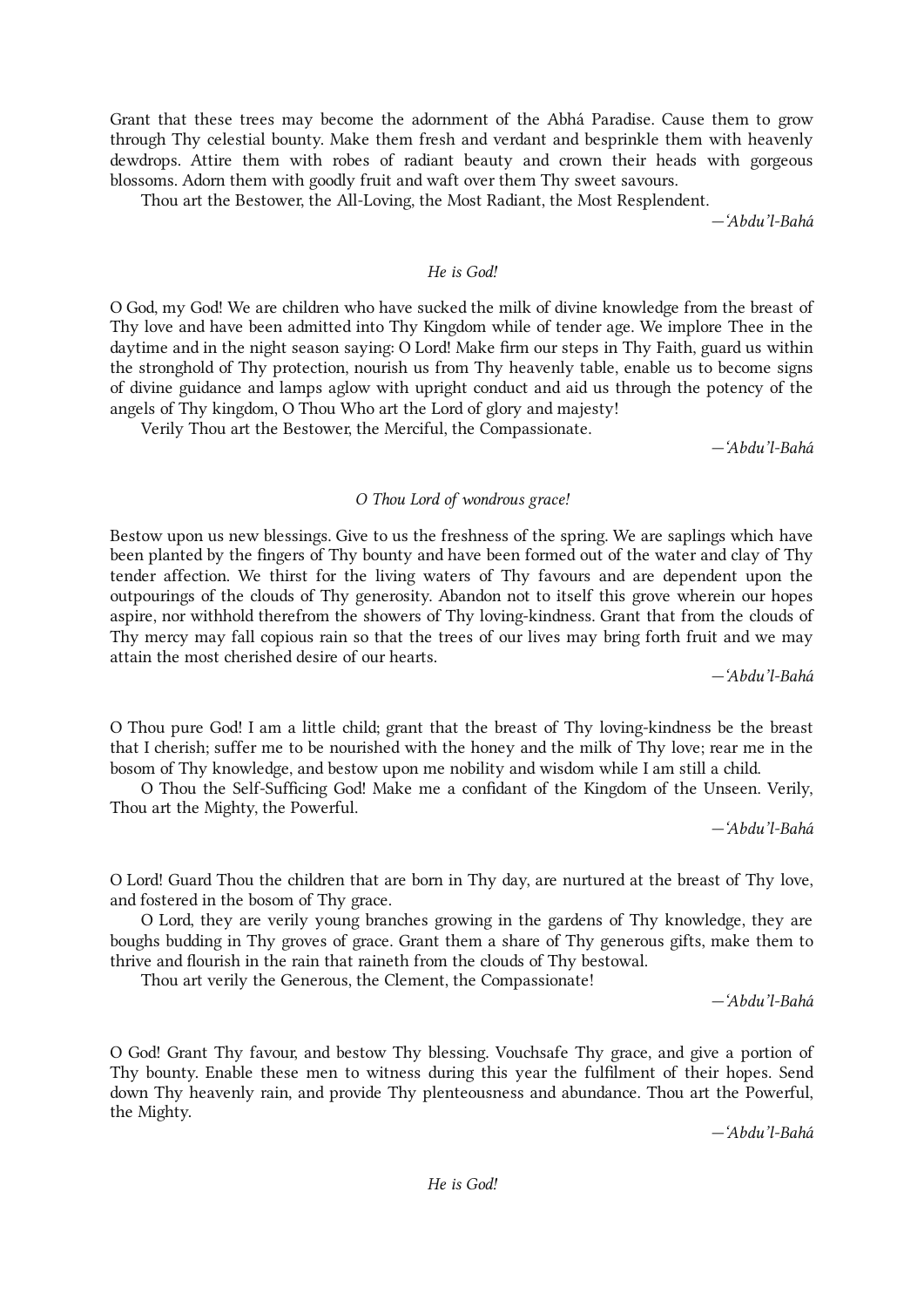O peerless Lord! Praised be Thou for having kindled that light in the glass of the Concourse on high, for having guided that bird of faithfulness to the nest of the Abhá Kingdom. Thou hast joined that precious river to the mighty sea, Thou hast returned that spreading ray of light to the Sun of Truth. Thou hast welcomed that captive of remoteness into the garden of reunion, and led him who longed to look upon Thee to Thy presence in Thy bright place of lights.

Thou art the Lord of tender love, Thou art the last goal of the yearning heart, Thou art the dearest wish of the martyr's soul.

—'Abdu'l‑Bahá

O my God, O my God! Verily this plant hath yielded its fruit and standeth upright upon its stalk. Verily it hath astounded the farmers and perturbed the envious. O God, water it with showers from the cloud of Thy favours and cause it to yield great harvests heaped up like unto mighty hills in Thy land. Enlighten the hearts with a ray shining forth from Thy Kingdom of Oneness, illumine the eyes by beholding the signs of Thy grace, and gratify the ears by hearing the melodies of the birds of Thy confirmations singing in Thy heavenly gardens, so that these souls may become like thirsty fish swimming in the pools of Thy guidance and like tawny lions roaming in the forests of Thy bounty. Verily Thou art the Generous, the Merciful, the Glorious and the Bestower.

—'Abdu'l‑Bahá

O Thou beloved of my heart and soul! I have no refuge save Thee. I raise no voice at dawn save in Thy commemoration and praise. Thy love encompasseth me and Thy grace is perfect. My hope is in Thee.

O God, give me a new life at every instant and bestow upon me the breaths of the Holy Spirit at every moment, in order that I may remain steadfast in Thy love, attain unto great felicity, perceive the manifest light and be in the state of utmost tranquillity and submissiveness.

Verily, Thou art the Giver, the Forgiver, the Compassionate.

—'Abdu'l‑Bahá

O God, my God! Give me to drink from the cup of Thy bestowal and illumine my face with the light of guidance. Make me firm in the path of faithfulness, assist me to be steadfast in Thy mighty Covenant, and suffer me to be numbered with Thy chosen servants. Unlock before my face the doors of abundance, grant me deliverance, and sustain me, through means I cannot reckon, from the treasuries of heaven. Suffer me to turn my face toward the countenance of Thy generosity and to be entirely devoted to Thee, O Thou Who art merciful and compassionate! To those that stand fast and firm in Thy Covenant Thou, verily, art gracious and generous. All praise be to God, the Lord of the worlds!

—'Abdu'l‑Bahá

O my God! O Thou Who endowest every just power and equitable dominion with abiding glory and everlasting might, with permanence and stability, with constancy and honour! Aid Thou by Thy heavenly grace every government that acteth justly towards its subjects and every sovereign authority, derived from Thee, that shieldeth the poor and the weak under the banner of its protection.

I beseech Thee, by Thy divine grace and surpassing bounty, to aid this just government, the canopy of whose authority is spread over vast and mighty lands and the evidences of whose justice are apparent in its prosperous and flourishing regions. Assist, O my God, its hosts, raise aloft its ensigns, bestow influence upon its word and its utterance, protect its lands, increase its honour, spread its fame, reveal its signs, and unfurl its banner through Thine all-subduing power and Thy resplendent might in the kingdom of creation.